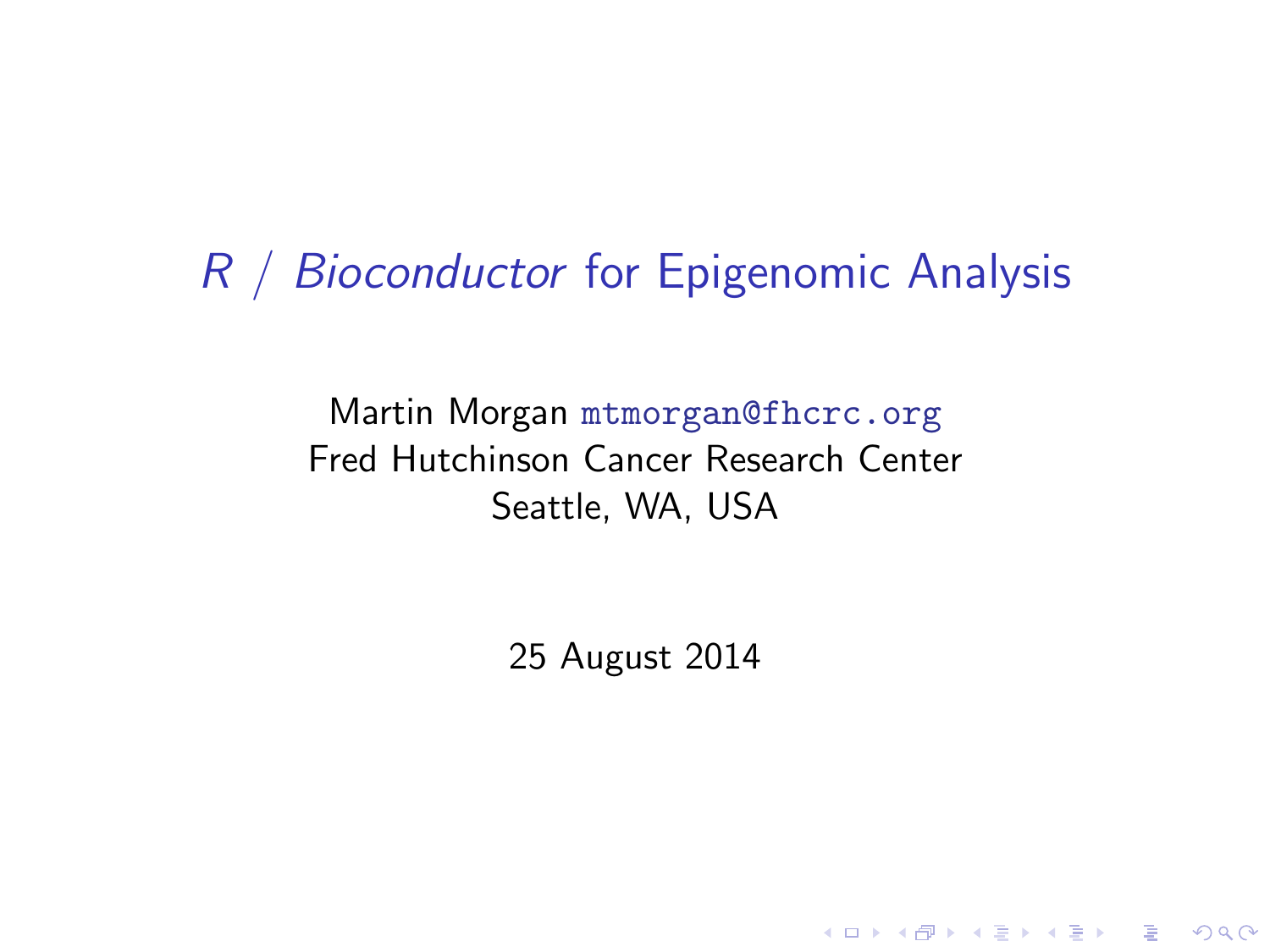#### R and Bioconductor

#### R, <http://r-project.org>

- $\triangleright$  Open-source, statistical programming language; widely used in academia, finance, pharma, . . .
- $\triangleright$  Core language, 'base' and  $>$  5000 contributed packages
- Interactive sessions, scripts, packages

#### Bioconductor, <http://bioconductor.org>

- $\triangleright$  Analysis and comprehension of high-throughput genomic data
- $\triangleright$  Themes: rigorous statistical analysis; reproducible work flows; integrative analysis
- $\blacktriangleright$  > 12 years old, 825 packages
- $\triangleright$  Courses, conferences (package developers: travel scholarships available!), mailing list, . . .

**KORKARYKERKER POLO**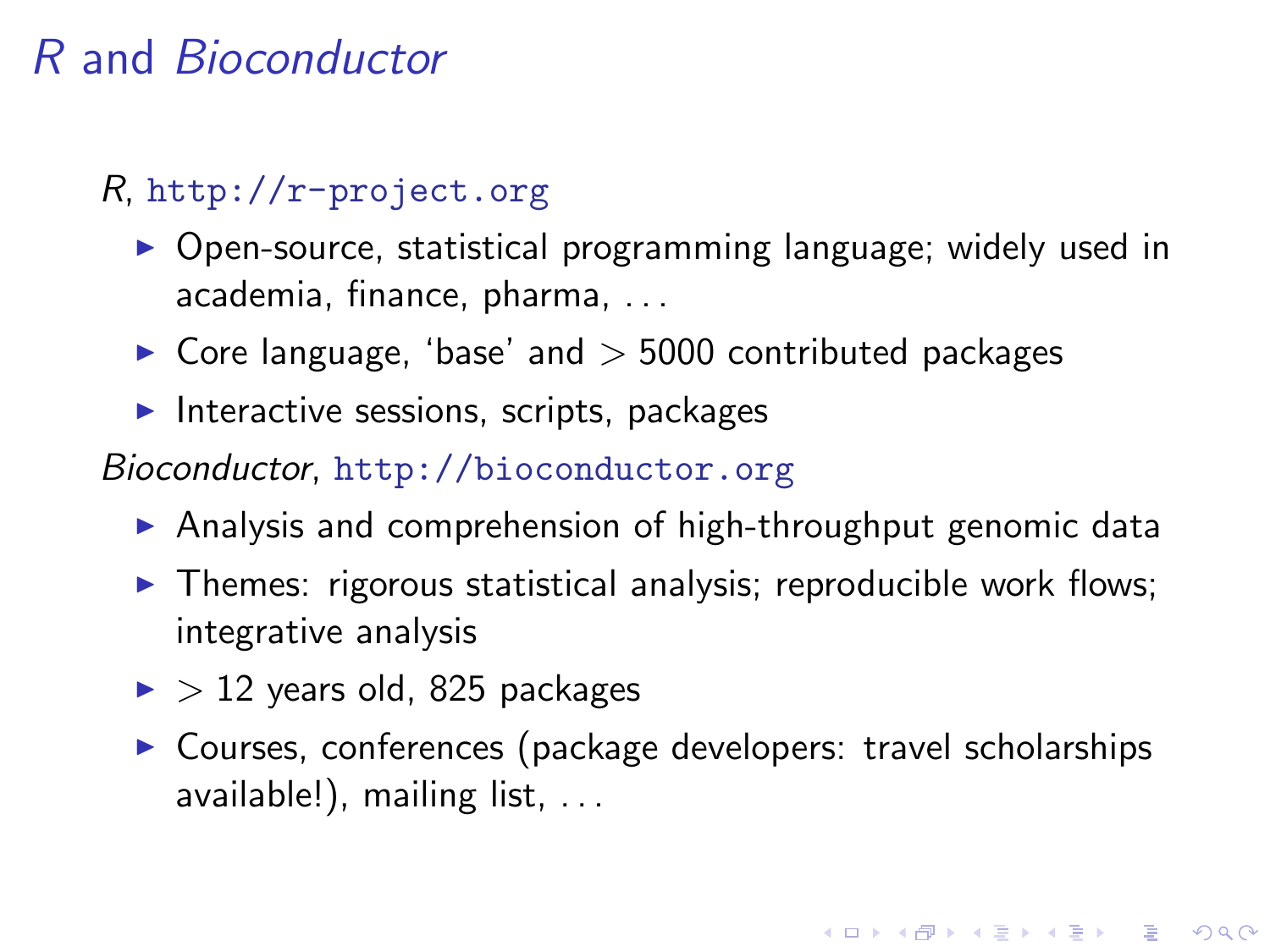### **Bioconductor**



Trailing 12 month statistics

- $\triangleright$  1702 PubMedCentral full-text citations
- $\triangleright$  9.5M package downloads to 242,000 distinct IP addresses

イロメ 不倒 メイミメイミメー 君

 $2990$ 

- $\triangleright$  1M sessions from 400k visitors to web site
- Annual conferences; courses; active mailing list;  $\dots$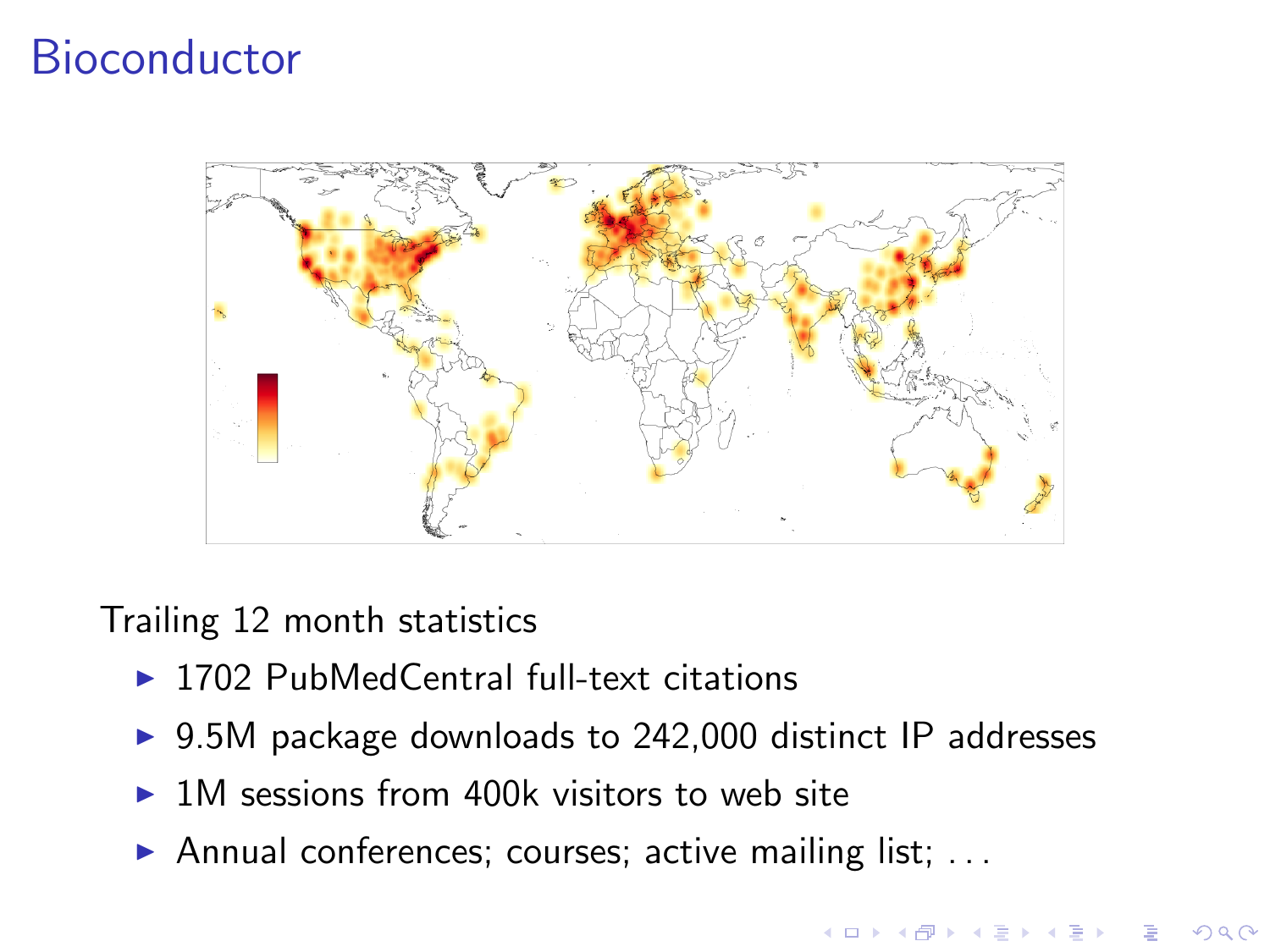## **Epigenomics**

- 1. Methylation
	- $\blacktriangleright$  Illumina 450 $k$  arrays
	- $\triangleright$  Whole genome and restricted representation bisulfite sequencing
- 2. ChIP-Seq
- 3. Integration & visualization
	- $\blacktriangleright$  Data types, e.g., expression
	- $\triangleright$  Consortium resources via [AnnotationHub](http://bioconductor.org/packages/release/bioc/html/AnnotationHub.html)
- 4. A key data structure: GRanges

<span id="page-3-0"></span>Find relevant packages using [BiocViews,](http://bioconductor.org/packages/release/BiocViews.html) in addition to standard scholarly approaches.

K ロ ▶ K 個 ▶ K 할 ▶ K 할 ▶ 이 할 → 이익 @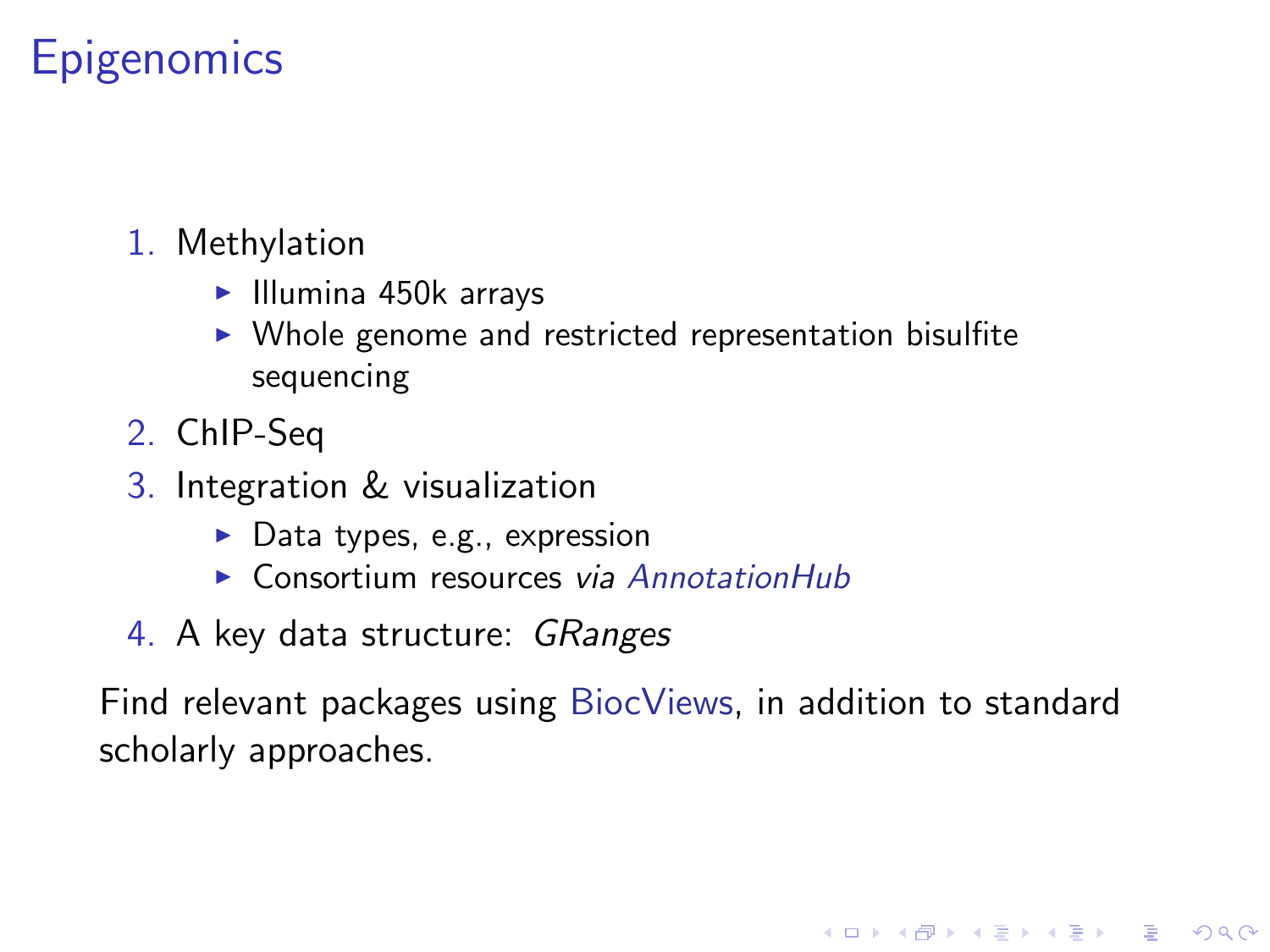### Methylation: selected packages

450k arrays

 $\triangleright$  [minfi](http://bioconductor.org/packages/release/bioc/html/minfi.html) – pre-processing, differential methylation

K ロ ▶ K 個 ▶ K 할 ▶ K 할 ▶ 이 할 → 9 Q Q →

 $\triangleright$  [ChAMP](http://bioconductor.org/packages/release/bioc/html/ChAMP.html) – comprehensive work flow

Bisulfite sequencing

- $\triangleright$  [bsseq](http://bioconductor.org/packages/release/bioc/html/bsseq.html) whole genome
- <span id="page-4-0"></span> $\triangleright$  [BiSeq](http://bioconductor.org/packages/release/bioc/html/BiSeq.html) – restricted representation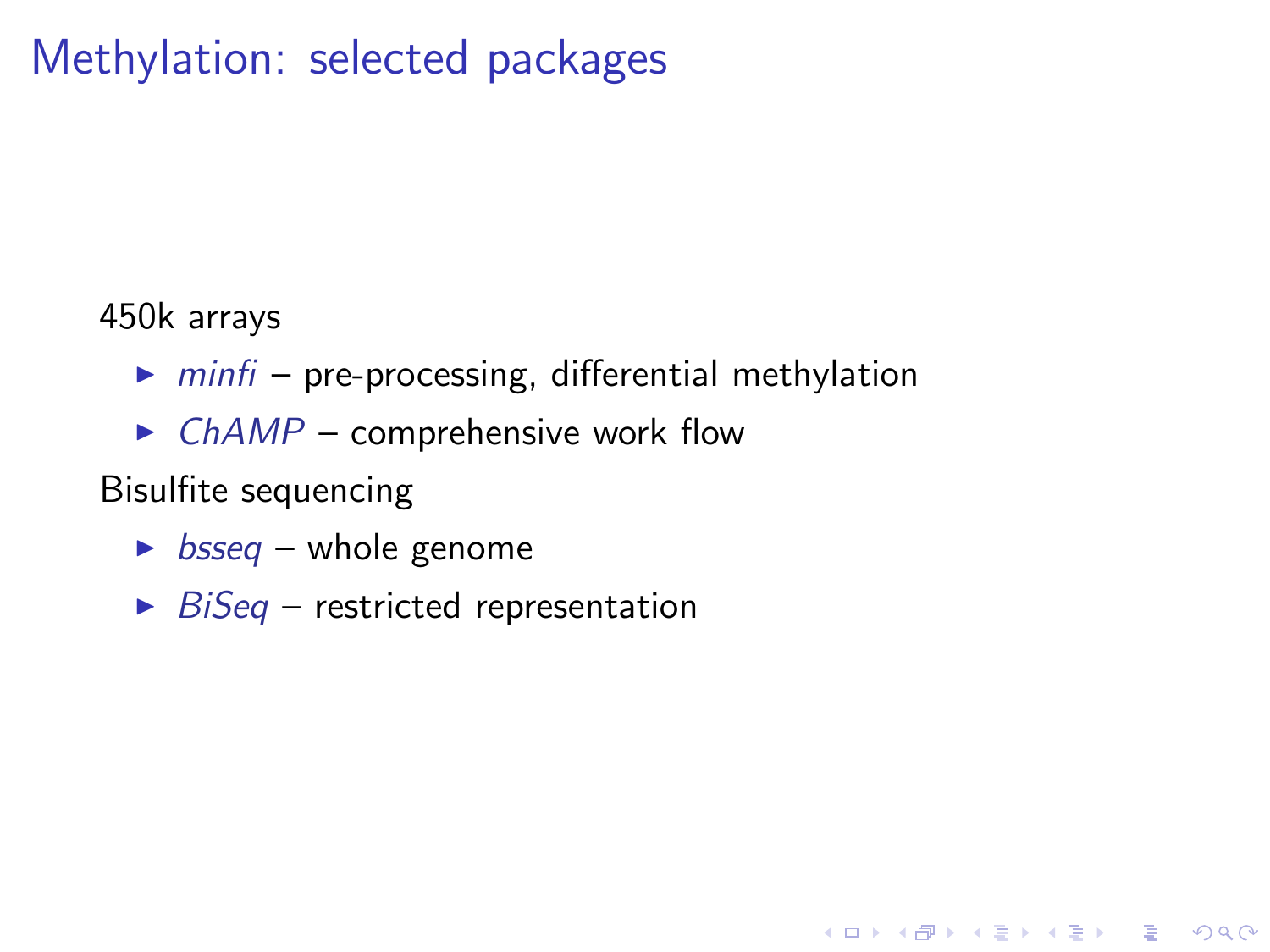## Methylation: Illumina 450k arrays



<span id="page-5-0"></span>[http:](http://en.wikipedia.org/wiki/Illumina_Methylation_Assay) [//en.wikipedia.org/wiki/Illumina\\_Methylation\\_Assay](http://en.wikipedia.org/wiki/Illumina_Methylation_Assay)

 $2990$ 

B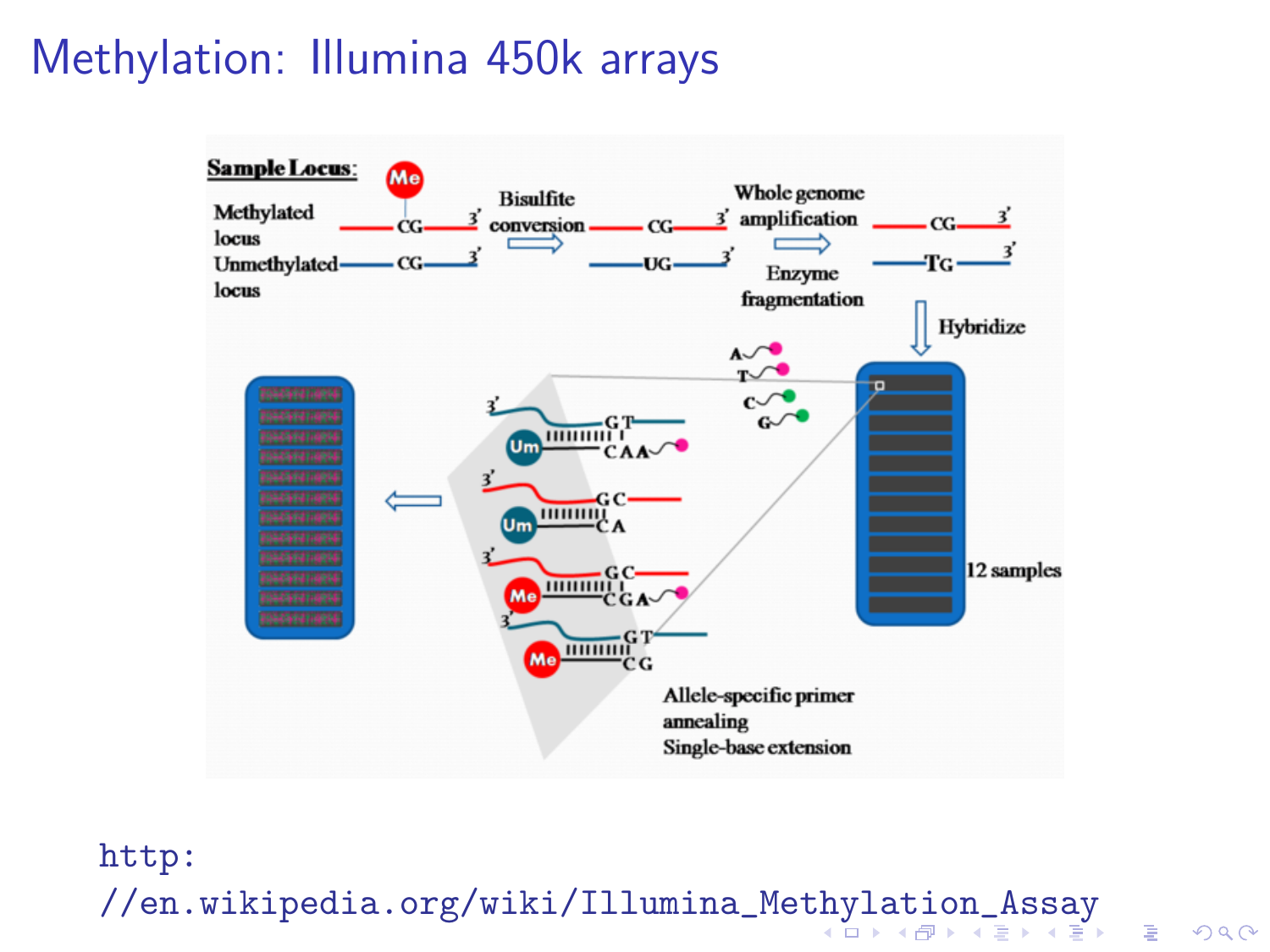# Methylation: [minfi](http://bioconductor.org/packages/release/bioc/html/minfi.html)

Work flow steps and representative functions

- 1. Data input: read.450k.exp()
- 2. Quality assessment: densityPlot()
- 3. Pre-processing, e.g., background correction, normalization: preprocessIllumina()
- 4. Differentially methylated probes: dmpFinder()
- 5. Differentially methylated regions: bumphunter()

See the [vignette](http://bioconductor.org/packages/release/bioc/html/minfi.html) for additional detail.

<span id="page-6-0"></span>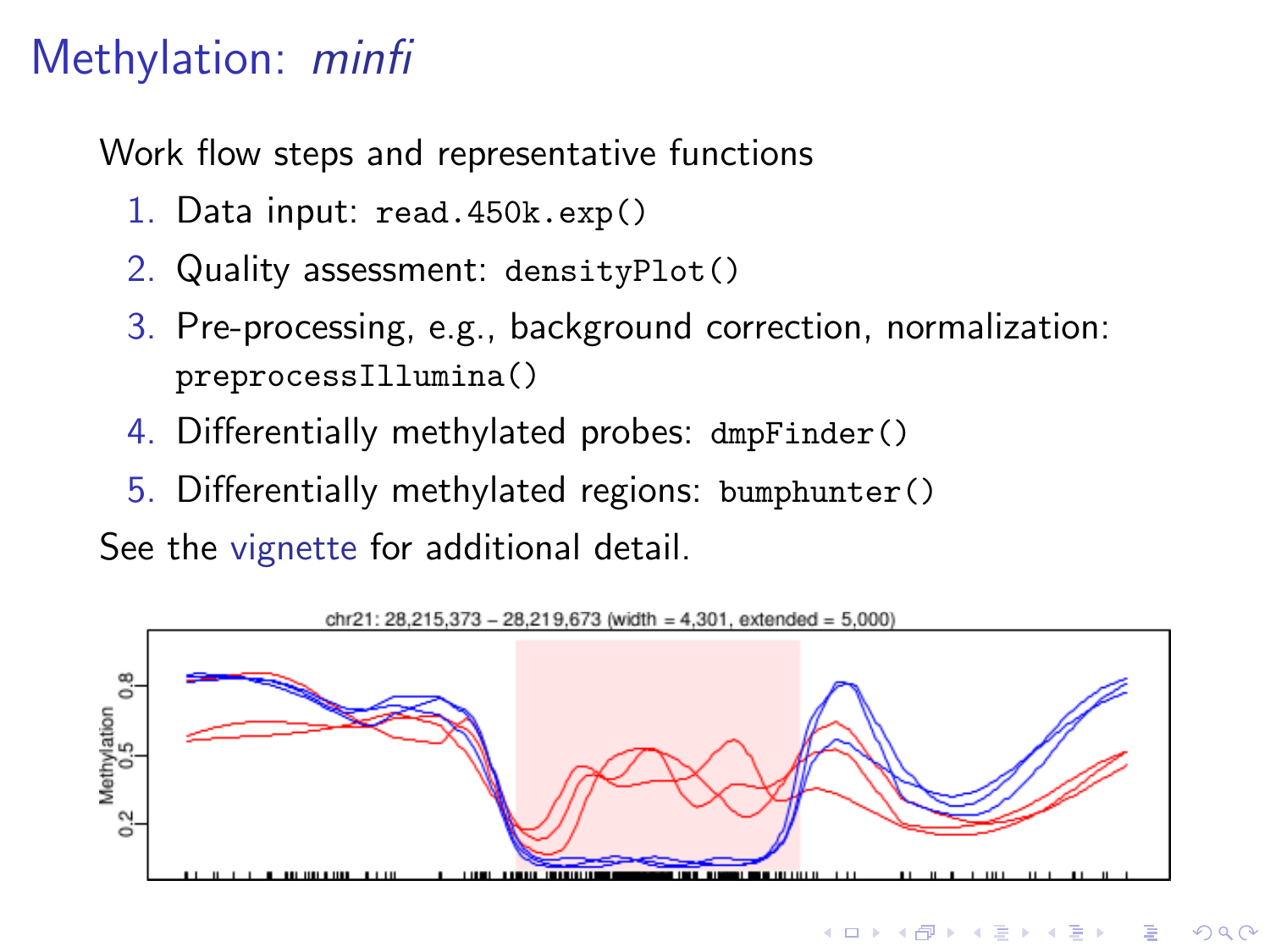# ChIP-seq: peak calling



- $\triangleright$  Chromatin immunoprecipitation, followed by sequencing to determine location of proteins bound to DNA
- $\triangleright$  Useful for locating transcription factor binding sites, histone modifications, . . .

**KORK EXTERNE PROVIDE** 

<span id="page-7-0"></span> $<sup>1</sup>$ Kharchenko et al. (2008)</sup>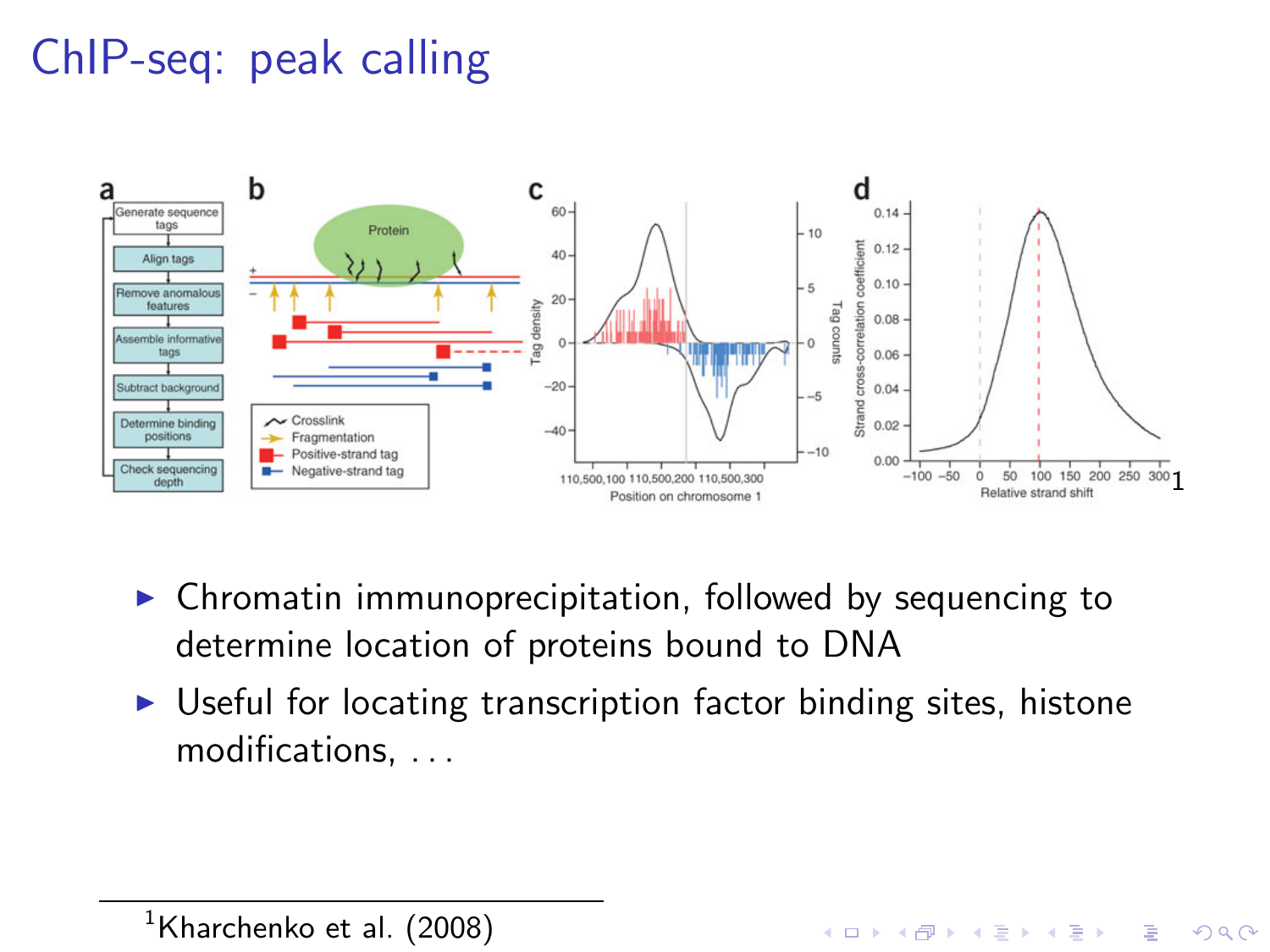# ChIP-seq work flow



Analysis overview: Bailey et al. (2013)

- $\blacktriangleright$  Annotation: what genes are my peaks near?
- $\blacktriangleright$  Differential representation: which peaks are over- or under-represented in treatment 1, compared to treatment 2?
- $\blacktriangleright$  Motif identification (peaks over known motifs?) and discovery
- Integrative analysis, e.g., association of regulatory elements and expression

**KORKARYKERKER POLO**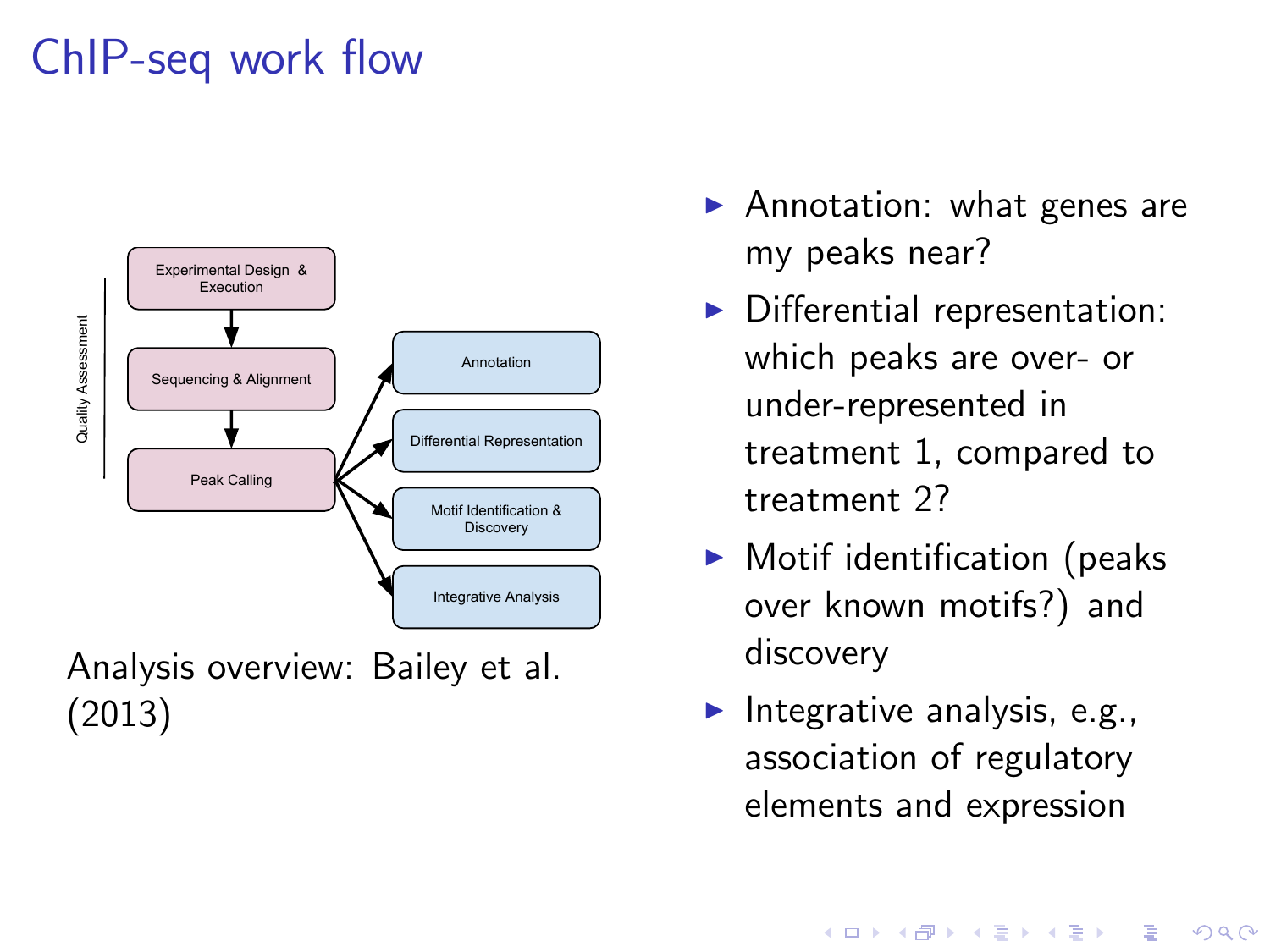ChIP-seq quality assessment: [ChIPQC](http://bioconductor.org/packages/release/bioc/html/ChIPQC.html)

#### Inputs: BAM files (raw data) and BED files (called peaks)

experiment <- ChIPQC(samples) ChIPQCreport(experiment)

Output: HTML report — [http:](http://starkhome.com/ChIPQC/Reports/tamoxifen/ChIPQC.html) [//starkhome.com/ChIPQC/Reports/tamoxifen/ChIPQC.html](http://starkhome.com/ChIPQC/Reports/tamoxifen/ChIPQC.html)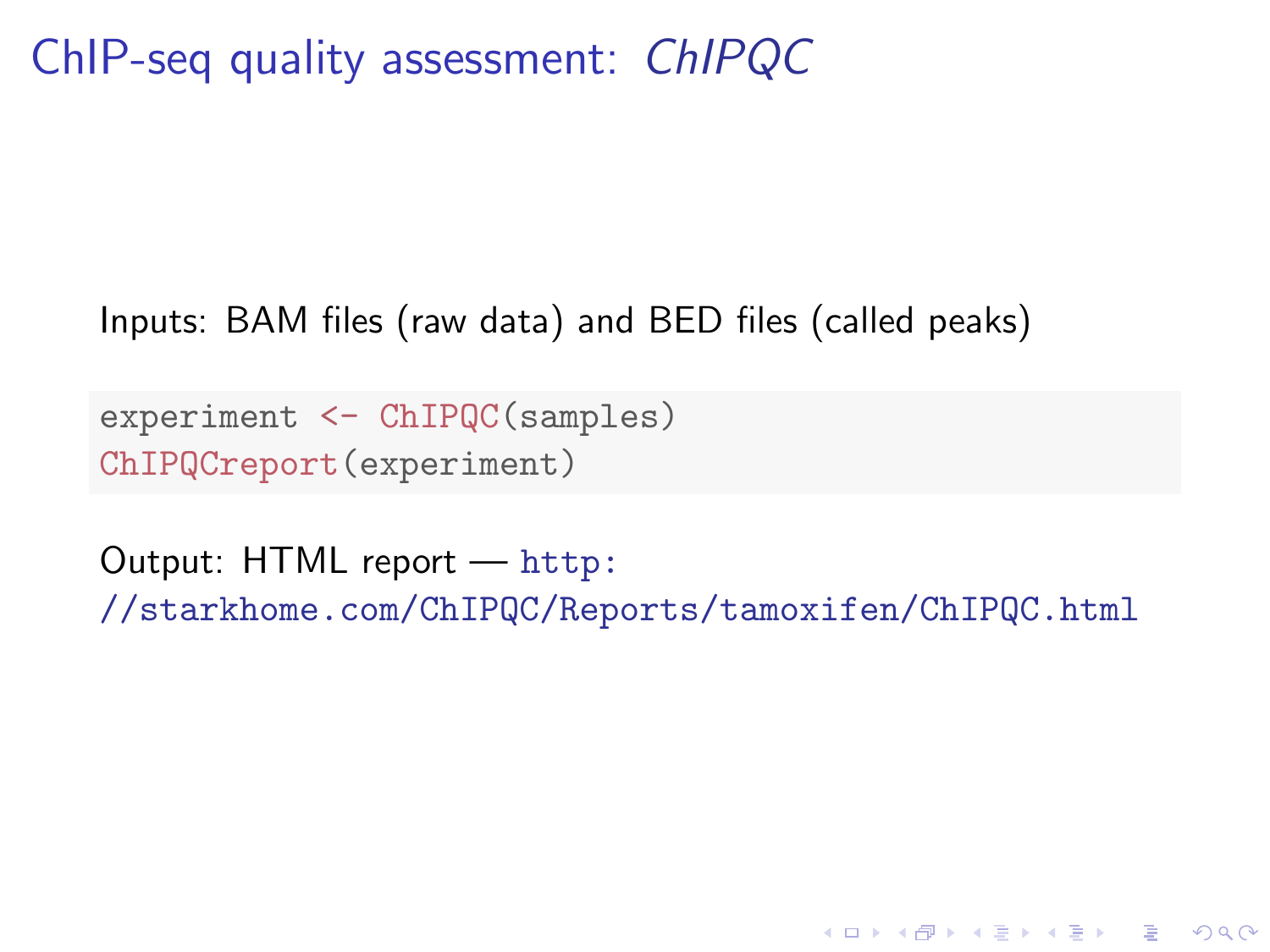ChIP-seq annotation: [ChIPpeakAnno](http://bioconductor.org/packages/release/bioc/html/ChIPpeakAnno.html), [ChIPseeker](http://bioconductor.org/packages/release/bioc/html/ChIPseeker.html)

Inputs

- ▶ Peaks: e.g., from rtracklayer::import() BED files
- Annotation: gene boundaries or queries to *[biomaRt](http://bioconductor.org/packages/release/bioc/html/biomaRt.html)*

```
library(ChIPpeakAnno)
## . . .
annotated <- annotatePeakInBatch(peaks,
    AnnotationData=annotation)
```
Output: RangedData with annotations about near-by peaks.

**KORKARYKERKER POLO**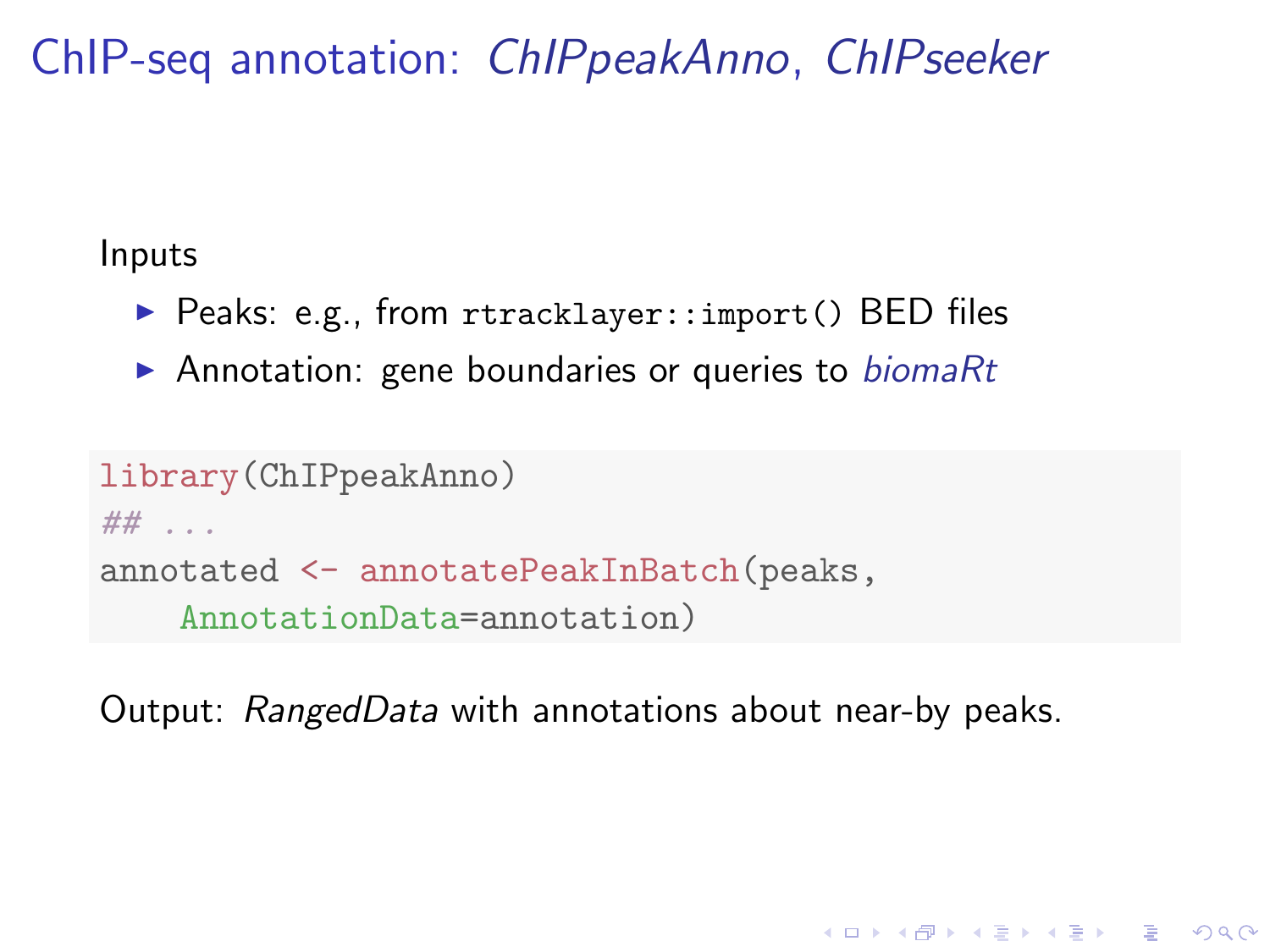ChIP-seq differential representation: [DiffBind](http://bioconductor.org/packages/release/bioc/html/DiffBind.html)

Inputs: called peaks and raw BED or BAM files

```
library(DiffBind)
tamoxifen = dba(sampleSheet="tamoxifen.csv")
tamoxifen = dba.count(tamoxifen)
tamoxifen = dba.contrast(tamoxifen.
    categories=DBA_CONDITION)
tamoxifen = dba.analyze(tamoxifen)
tamoxifen.DB = dba.report(tamoxifen)
```
Outputs: diagnostics, visualizations, and 'top table' of differentially expressed regions.

4 0 > 4 4 + 4 = + 4 = + = + + 0 4 0 +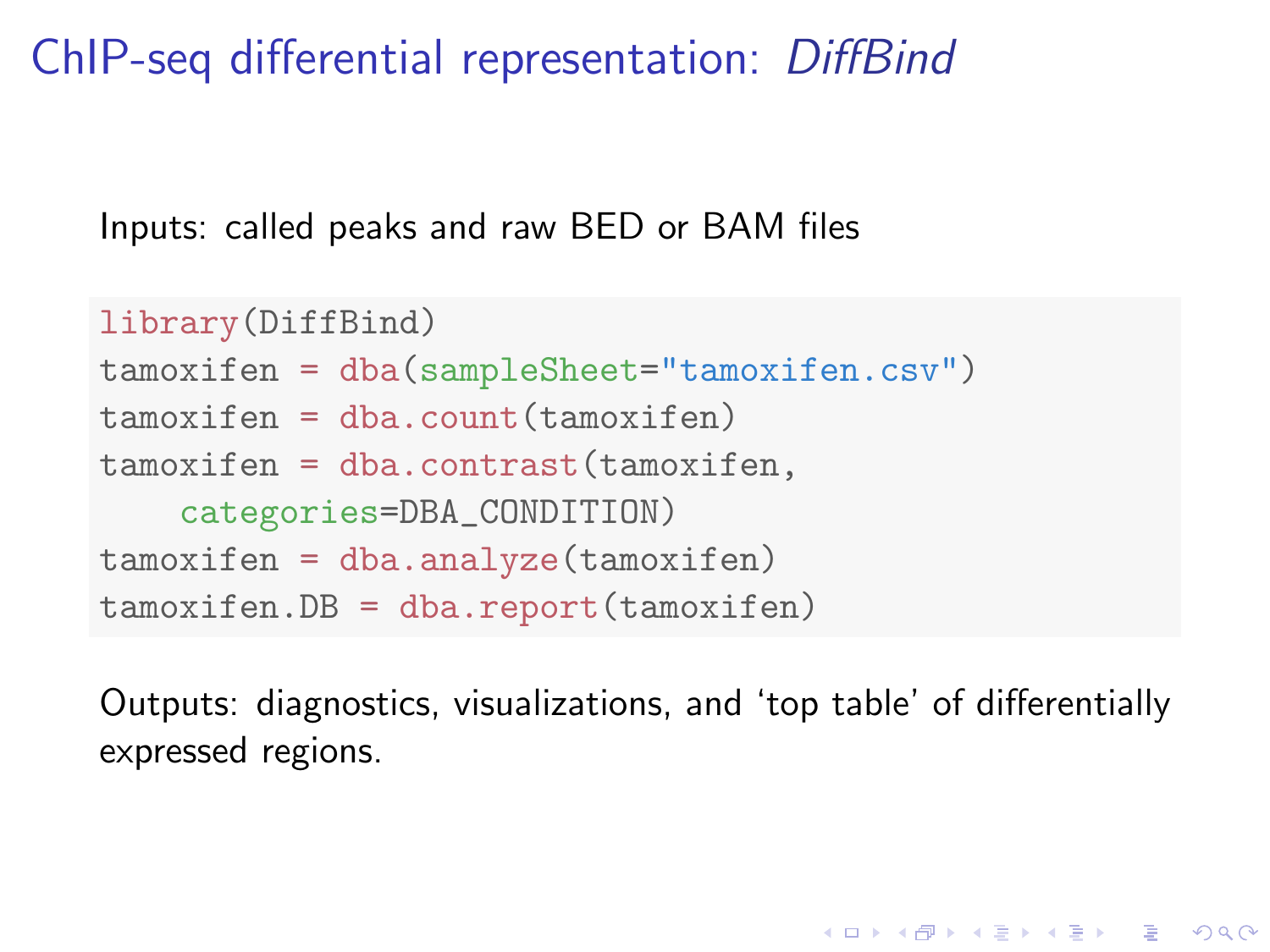- $\triangleright$  Combining multiple data types
	- $\triangleright$  [Rcade](http://bioconductor.org/packages/release/bioc/html/Rcade.html), [Repitools](http://bioconductor.org/packages/release/bioc/html/Repitools.html): ChIP / expression
- Import / export from common formats (BED, WIG, ...)
	- $\triangleright$  [rtracklayer](http://bioconductor.org/packages/release/bioc/html/rtracklayer.html) import(), export()
- [AnnotationHub](http://bioconductor.org/packages/release/bioc/html/AnnotationHub.html): accessing large-scale resources, e.g., ENCODE tracks

**KORKARYKERKER POLO** 

 $\blacktriangleright$  Visualization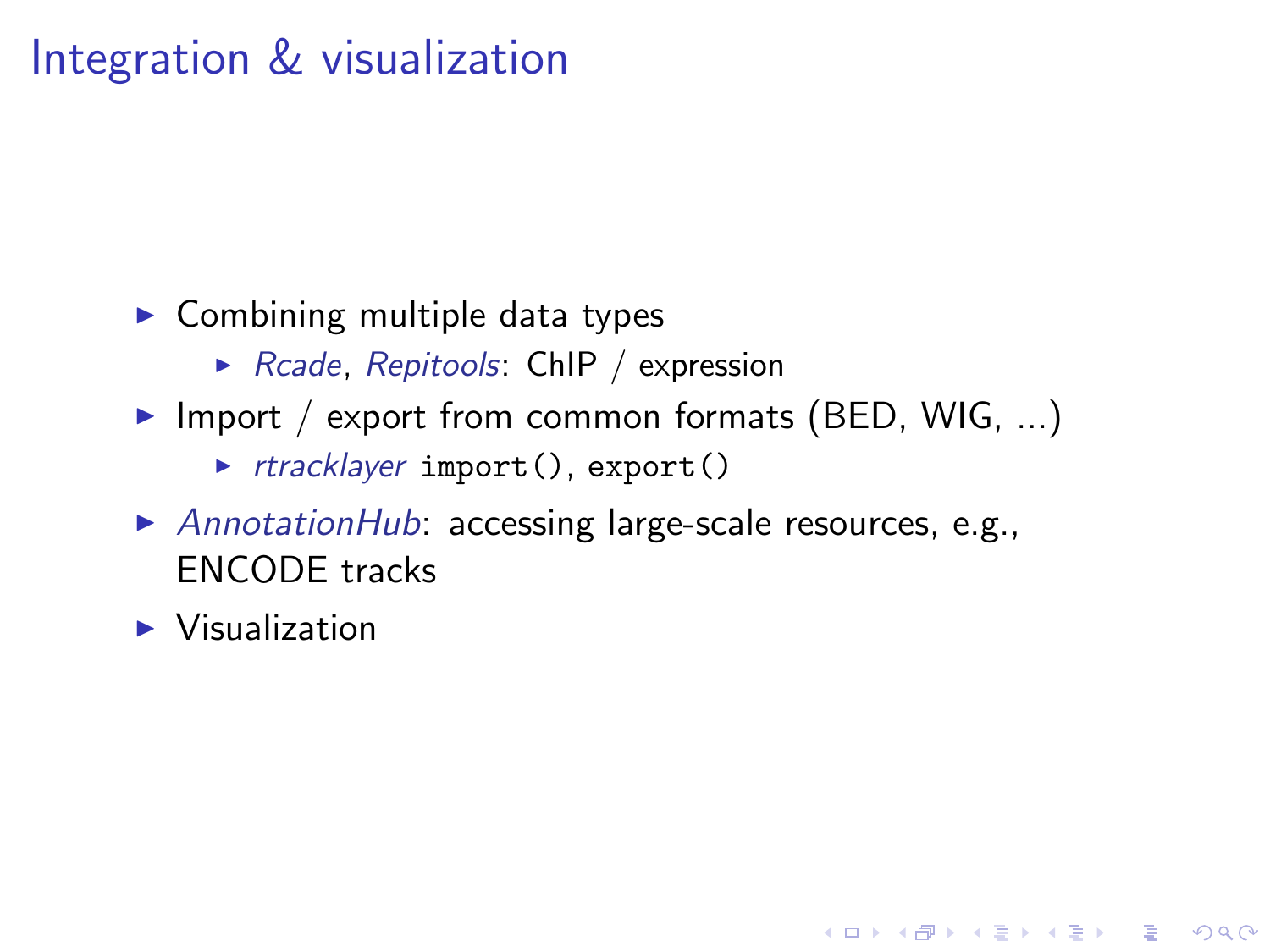# Integration & visualization: [AnnotationHub](http://bioconductor.org/packages/release/bioc/html/AnnotationHub.html)

- > library(AnnotationHub)
- > hub = AnnotationHub()

> hub

class: AnnotationHub

length: 10780

filters: none

hubUrl: http://annotationhub.bioconductor.org/ah snapshotVersion: 2.14/1.4.0; snapshotDate: 2014-05-15 hubCache: /home/mtmorgan/.AnnotationHub

4 0 > 4 4 + 4 = + 4 = + = + + 0 4 0 +

> hub\$<tab>

hub\$dbSNP.organisms.human\_9606.VCF. ... [302] hub\$haemcode.blood. ... [899] hub\$ensembl.release. ... [2611] hub\$inparanoid8.Orthologs.hom. ... [265] hub\$goldenpath. ... [6699] hub\$refnet. ... [4]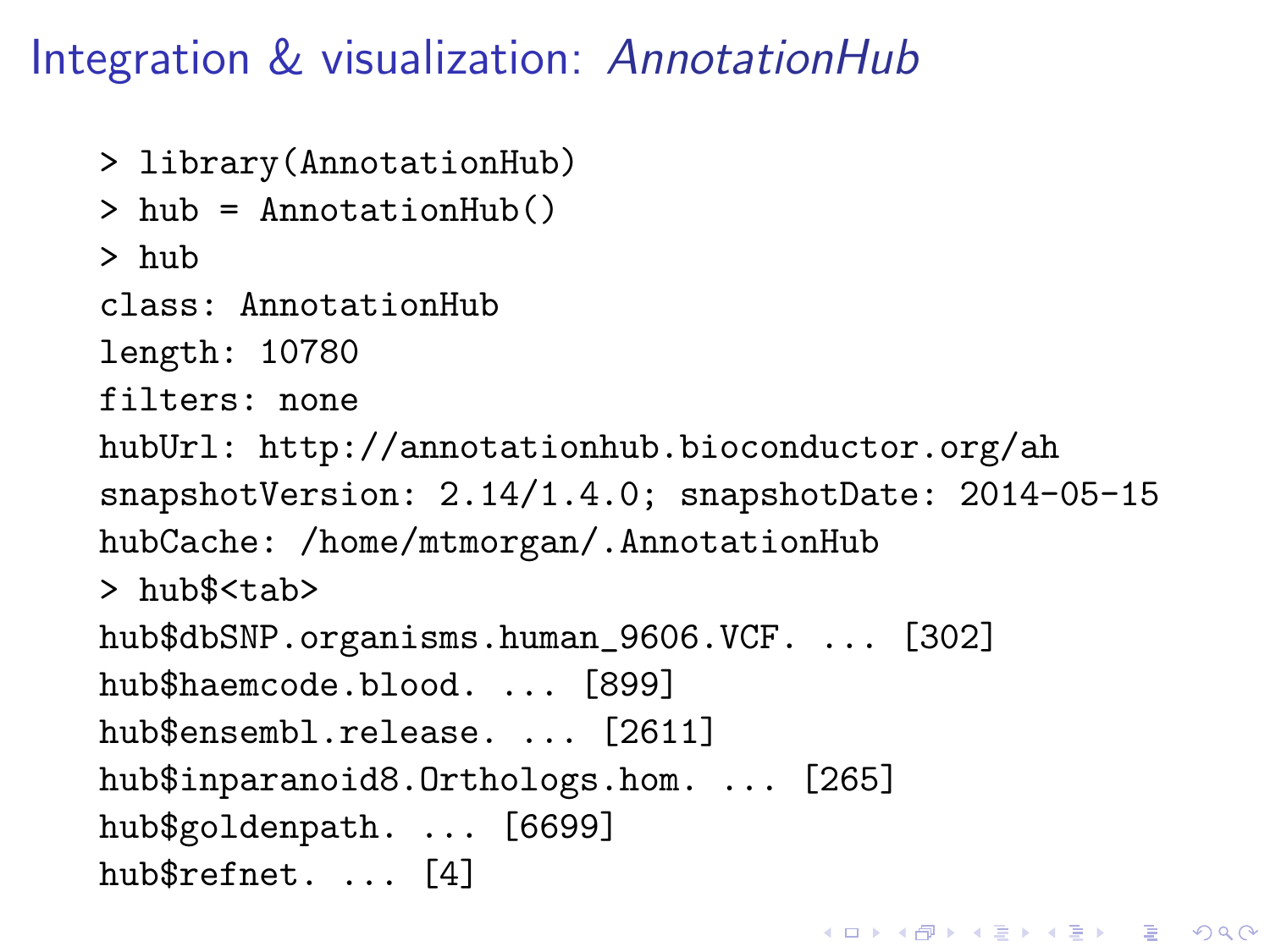#### [Gviz](http://bioconductor.org/packages/release/bioc/html/Gviz.html)

- $\blacktriangleright$  Static track-like visualizations
- $\blacktriangleright$  Data panels

[ggbio](http://bioconductor.org/packages/release/bioc/html/ggbio.html) [epivizr](http://bioconductor.org/packages/release/bioc/html/epivizr.html)



 $A \equiv 1 + 4 \sqrt{10} \times 4 \sqrt{10} \times 4 \sqrt{10} \times 1 \sqrt{10} \times 1$ 

 $2Q$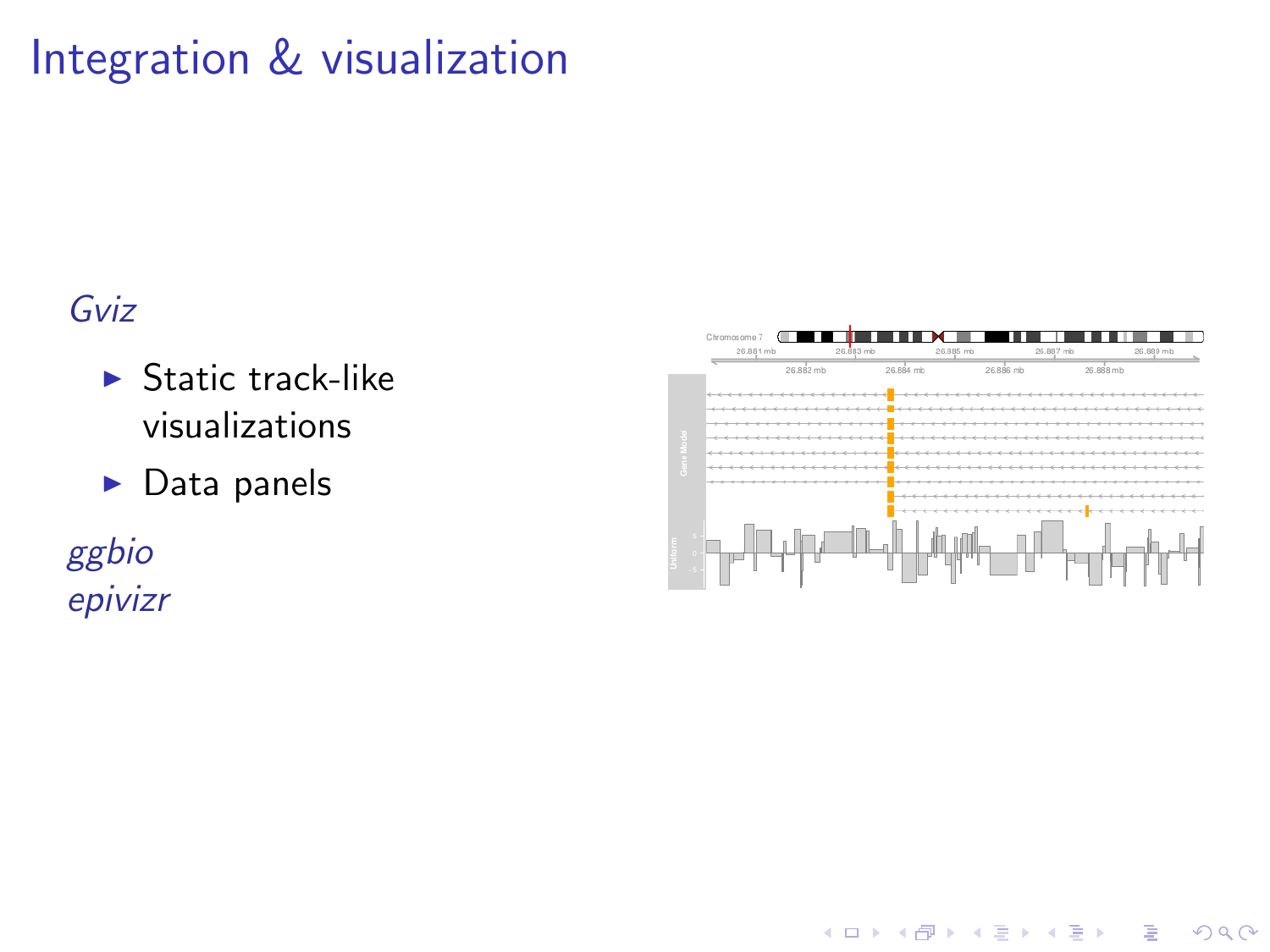[Gviz](http://bioconductor.org/packages/release/bioc/html/Gviz.html) [ggbio](http://bioconductor.org/packages/release/bioc/html/ggbio.html)

- $\blacktriangleright$  Comprehensive visualizations
- $\blacktriangleright$  autoplot file and data types

[epivizr](http://bioconductor.org/packages/release/bioc/html/epivizr.html)



 $2Q$ 

Ξ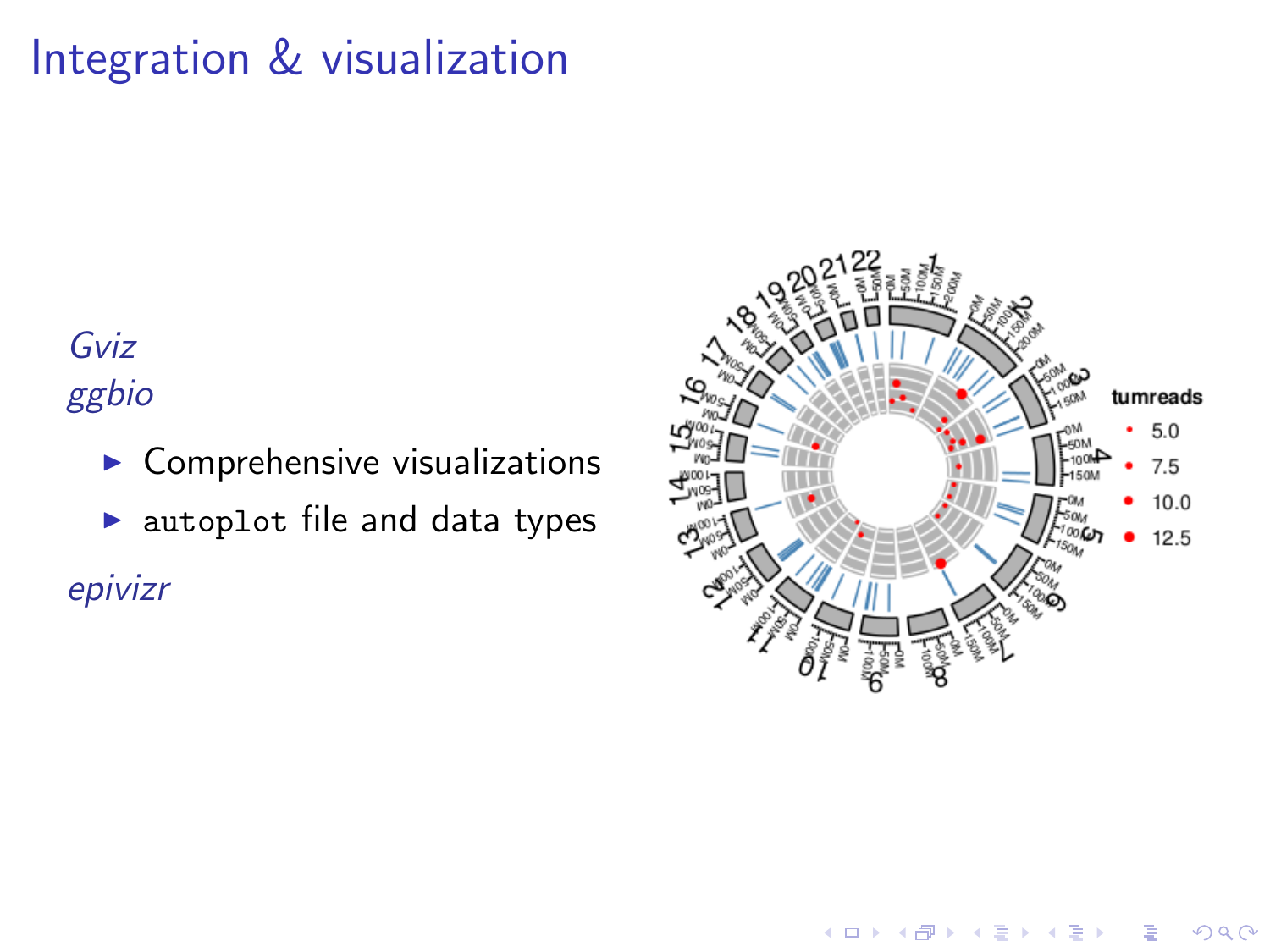[Gviz](http://bioconductor.org/packages/release/bioc/html/Gviz.html) [ggbio](http://bioconductor.org/packages/release/bioc/html/ggbio.html) [epivizr](http://bioconductor.org/packages/release/bioc/html/epivizr.html)

|                  | <b>Normal Methylation Cancer Methylation</b>            |                                                                                         |          |                  |
|------------------|---------------------------------------------------------|-----------------------------------------------------------------------------------------|----------|------------------|
| <b>DIAVOILAD</b> |                                                         | <u>nti komunikalisen sena saman telusahan selintan tertengan kustatuda tertengan ku</u> |          |                  |
| 65000000         | 66000000                                                | 67000000                                                                                | 68000000 | 69               |
| Genes            |                                                         |                                                                                         |          |                  |
|                  |                                                         |                                                                                         |          | $\triangleright$ |
|                  |                                                         |                                                                                         |          |                  |
|                  |                                                         |                                                                                         |          |                  |
|                  | 66000000                                                | 67000000                                                                                | 68000000 | R                |
|                  | <b>Hypo-methylation Blocks Hyper-methylation Blocks</b> |                                                                                         |          |                  |
| 65000000         |                                                         |                                                                                         |          |                  |

- Genome browser with tight communication to  $R /$ Bioconductor
- $\blacktriangleright$  Flexible *interactive, representation* and *computation*, e.g., 'brushing'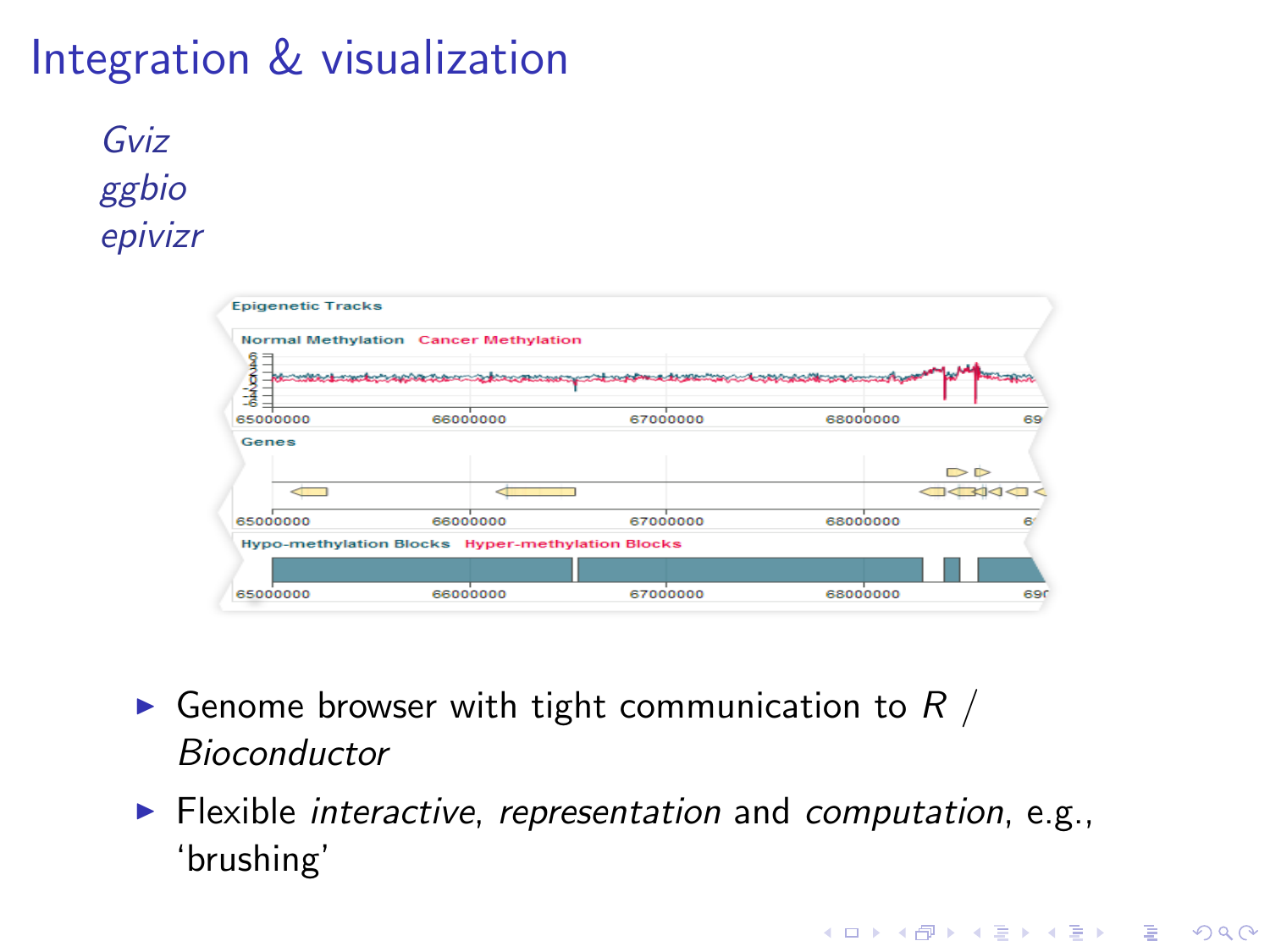#### Genomic ranges for data integration

- $\triangleright$  Chromosome, start, end, strand define a genomic range
- $\triangleright$  Data (reads, CpG islands, peaks, ...) are genomic ranges
- Annotations (exons, genes, binding sites,  $\dots$ ) are genomic ranges



[GenomicRanges](http://bioconductor.org/packages/release/bioc/html/GenomicRanges.html), [GenomicAlignments](http://bioconductor.org/packages/release/bioc/html/GenomicAlignments.html) packages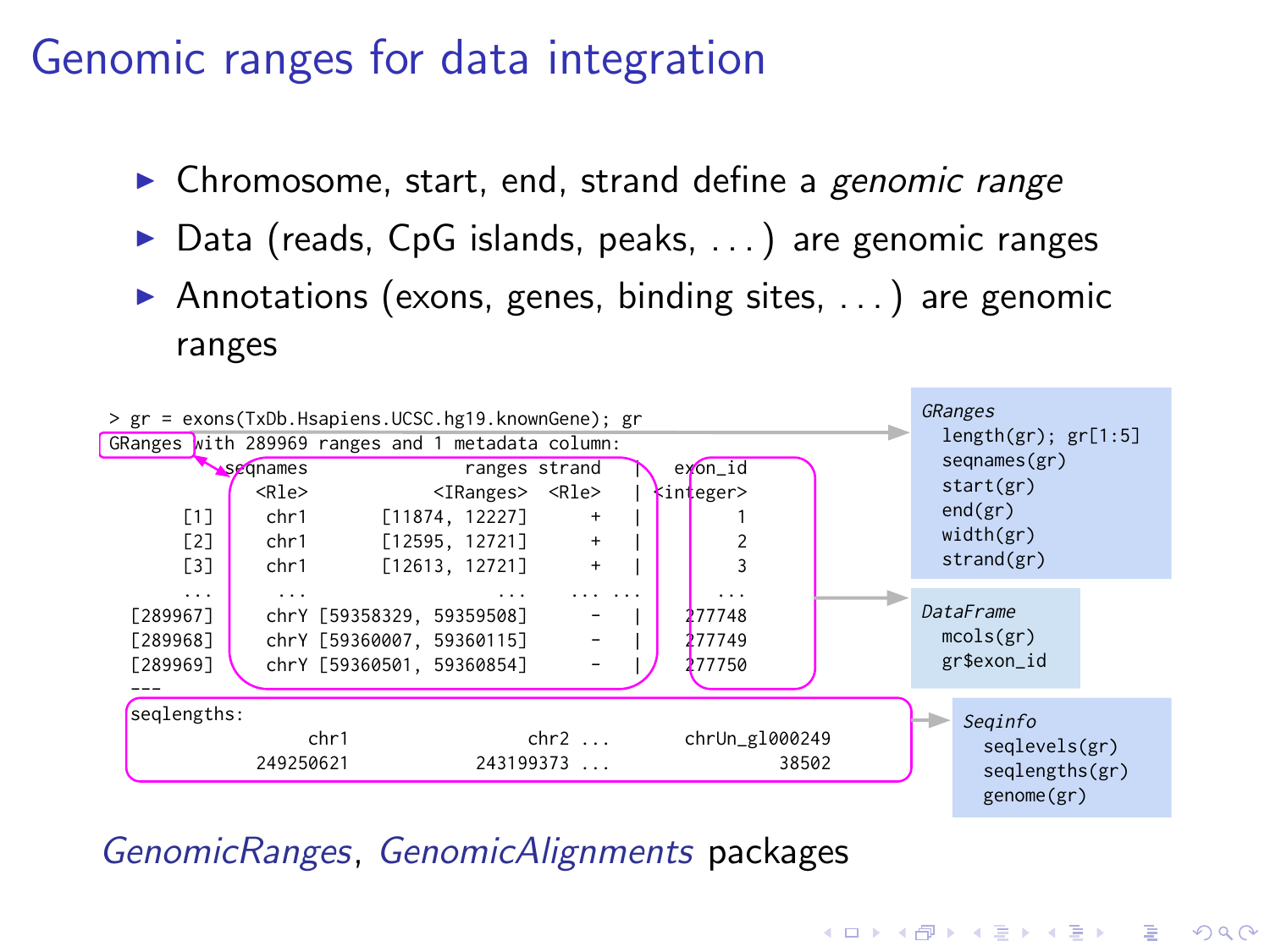# Operating on genomic ranges



K ロ ▶ K 個 ▶ K 할 ▶ K 할 ▶ 이 할 → 이익 @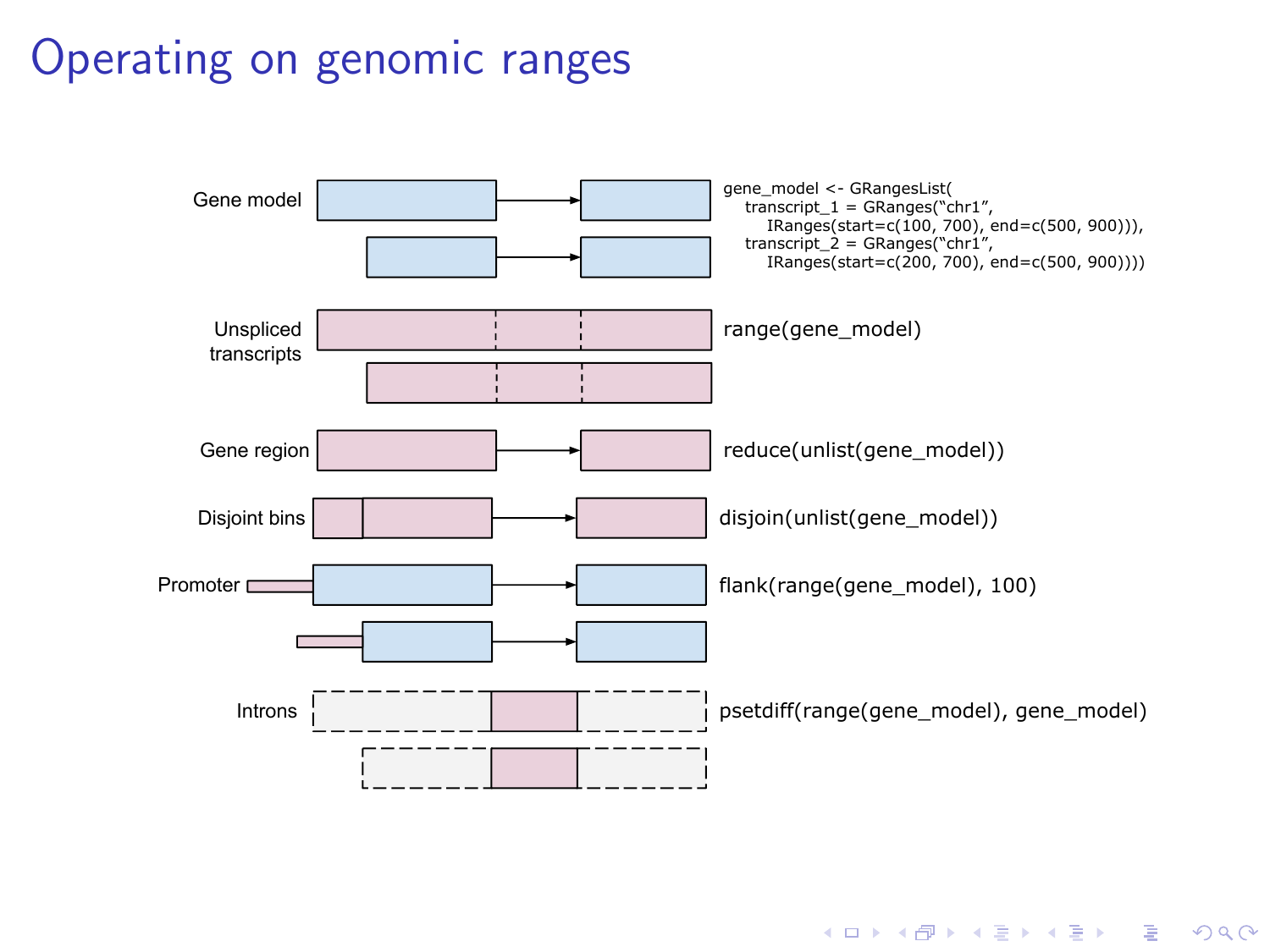

Funding

▶ US NIH / NHGRI 2U41HG004059; NSF 1247813

People

- ▶ Seattle Bioconductor team: Sonali Arora, Marc Carlson, Nate Hayden, Valerie Obenchain, Hervé Pagès, Dan Tenenbaum
- ▶ Vincent Carey, Robert Gentleman, Rafael Irizzary, Sean Davis, Kasper Hansen, Michael Lawrence, Levi Waldron
- International community of Bioconductor developers and users